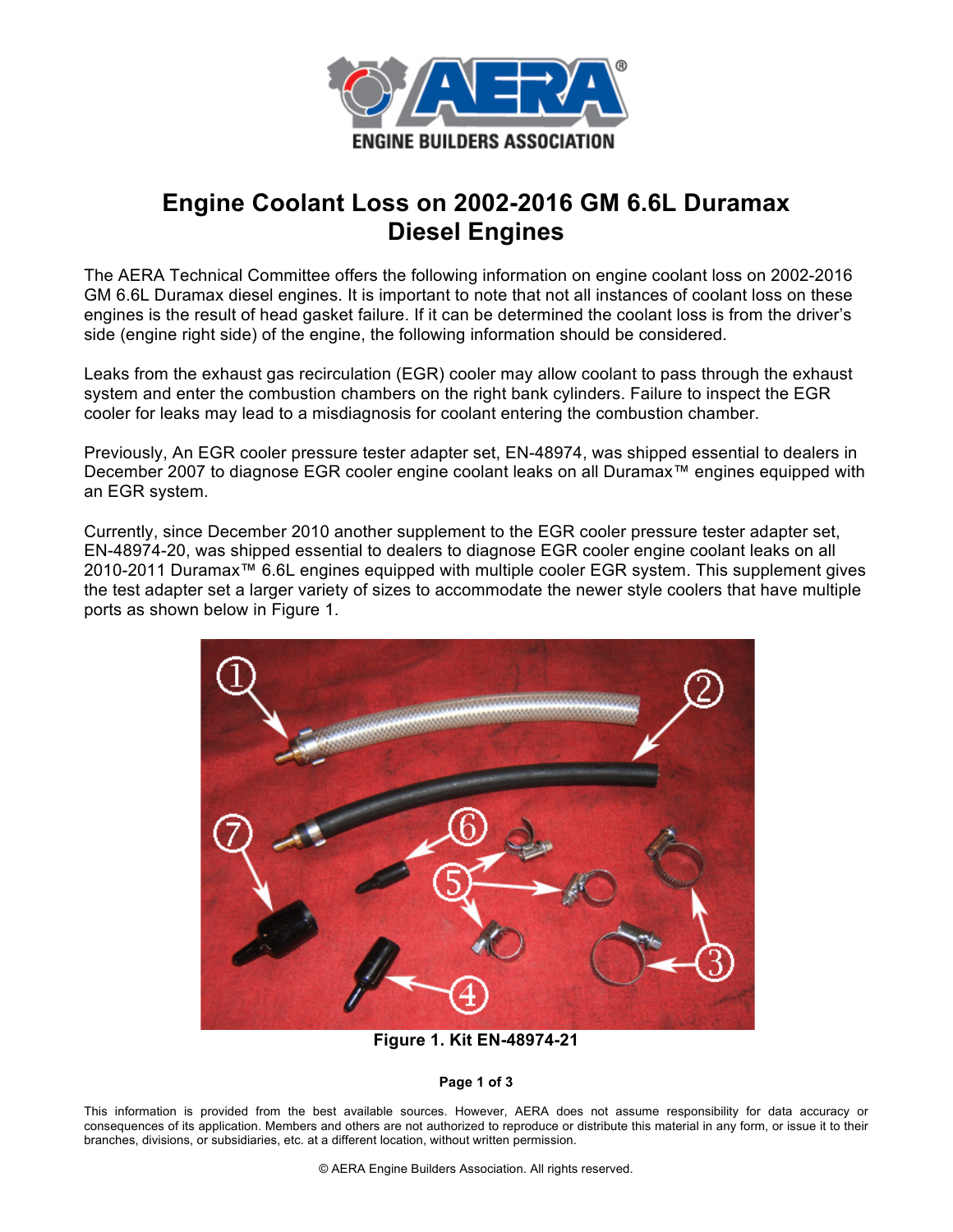

- 1. EN-48974-21 (Qty 1) 12.7 mm (1/2 Inch) EGR Cooler Hose Adapter
- 2. EN-48974-22 (Qty 1) 8 mm (5/16 Inch) EGR Cooler Hose Adapter
- 3. 544259 (Qty 2) 19 mm (3/4 Inch) Hose Clamps
- 4. 553016 (Qty 1) 12.7 mm (1/2 Inch) Cap Plug
- 5. 544258 (Qty 3) 15.9 mm (5/8 Inch) Hose Clamps
- 6. 553015 (Qty 1) 8 mm (5/16 Inch) Cap Plug
- 7. 553017 (Qty 1) 22.2 mm (7/8 Inch) Cap Plug

It is very important to note: If an investigation of loss of engine coolant leads to coolant found in one or multiple cylinders on the right bank, YOU MUST test the EGR cooler for leakage BEFORE attempting any engine repair. The cylinders affected with coolant will depend on which exhaust valves were open at the time of engine shutdown.

Some earlier issued J-46091-1 regulators may have a preset 30 PSI adjusting knob riveted in place. That rivet head must be drilled out with a 5/16" drill bit before adjustment. Do not drill deeper than 1/8" in depth, or just deep enough to remove the rivet head. The rivet shaft does not have to be removed from the regulator.



## **Page 2 of 3**

This information is provided from the best available sources. However, AERA does not assume responsibility for data accuracy or consequences of its application. Members and others are not authorized to reproduce or distribute this material in any form, or issue it to their branches, divisions, or subsidiaries, etc. at a different location, without written permission.